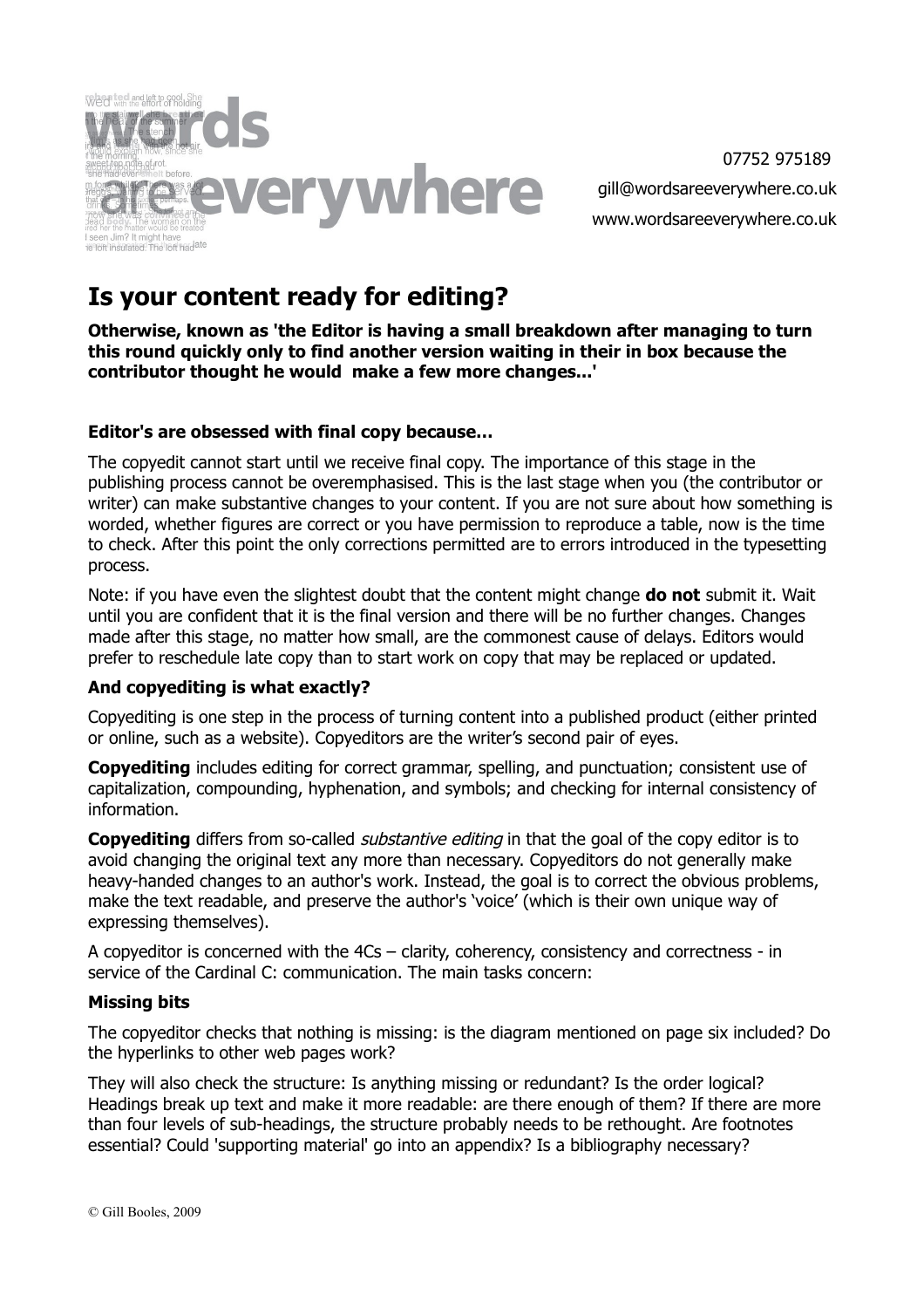

**Sentence and paragraph length** This is dependent on the readership, the type of copy and how the copy is going to be read (e.g. in a book or on a computer screen). In general, however, sentences should be kept short or at least uncomplicated, and new paragraphs should introduce new ideas and help break up a page. Typesetting may change line length, and the copy-editor will know what to do to compensate for this.

#### **Language**

The copyeditor simplifies the grammar and corrects errors or lapses in syntax, usage and diction.

This rules are subjective – it's open to interpretation by the copyeditor. Copyeditors correct anything that may confuse, distract or disturb the reader. But copyeditors do not impose their own taste and style. A good copyeditor will not change the meaning and their hand will be invisible – the reader should not know where the copyeditor has worked on the text.

## **Style**

Look at these two examples:

#### Fruit for Thought

The proportion of severely obese 12 year olds in Scotland is more than five times the UK average, according to NHS statistics issued by NPMW. Some 20% of those aged 3 and a half were overweight.

#### Fruit for Thought

The proportion of severely obese 12-year-olds in Scotland is more than five times the United Kingdom average, according to the National Programme for Mental Wellbeing statistics. Some 20 per cent of those aged three-and-a-half were overweight.

Which is correct? 12-year-olds or 12 year olds? 20% or 20 per cent? Both are grammatically correct. Only one is correct depending on your house style. If you don't have a house style, don't worry. The copyeditor will make it consistent with a default style (for example, open punctuation may be used, with minimal capitalisation). The copyeditor makes sure the content is consistent.

Copy editing is not just about dotting Is and crossing Ts. Editors also tackle the following:

#### **Style**

George Orwell's six rules – contained in his *Politics and the English Language* (1946) – are a good starting point:

- 1. Never use a metaphor, simile, or other figure of speech that you are used to seeing in print.
- 2. Never use a long word where a short one will do.
- 3. If it is possible to cut a word out, always cut it out.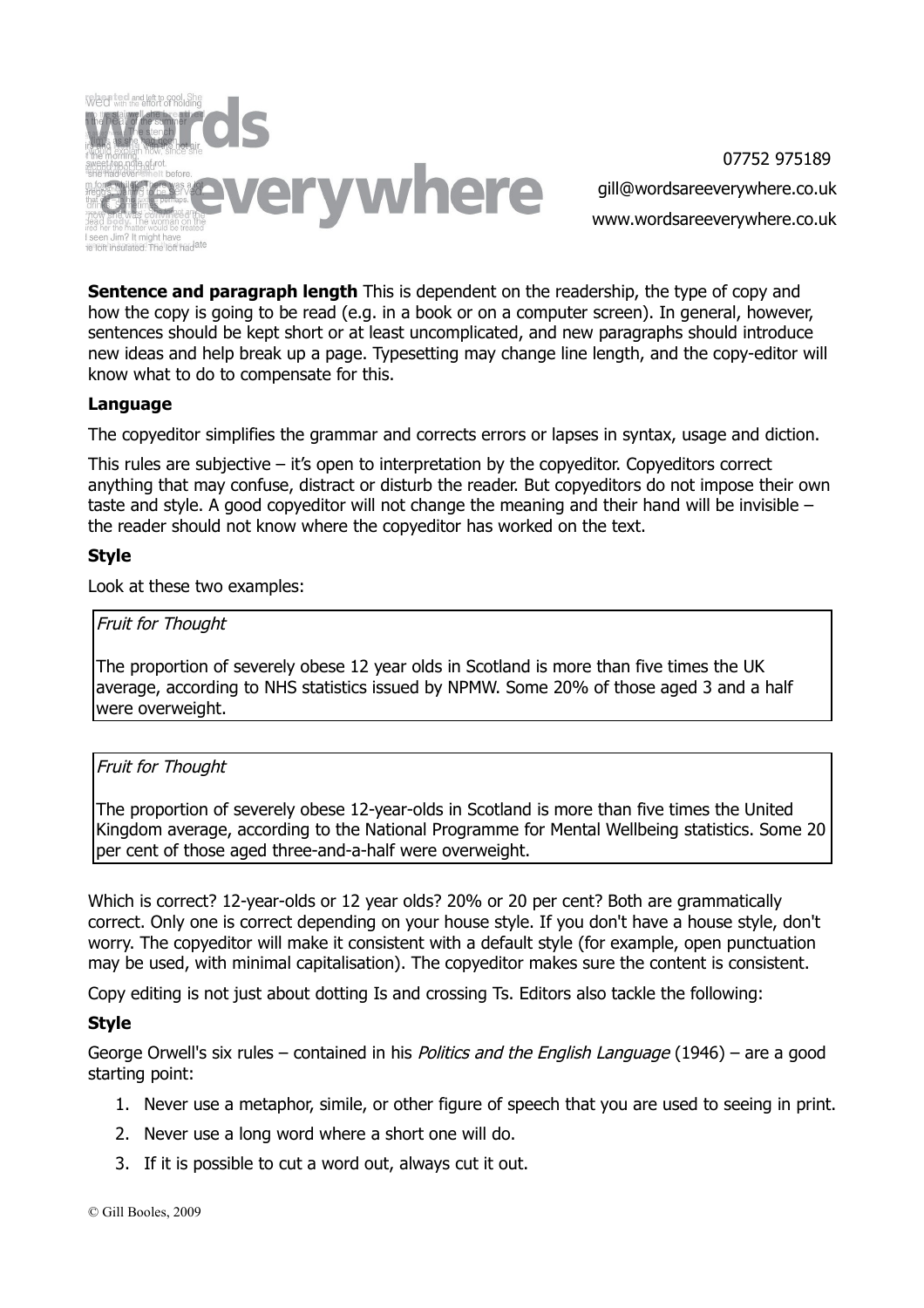

- 4. Never use the passive where you can use the active.
- 5. Never use a foreign phrase, a scientific word or a jargon word if you can think of an everyday English equivalent.
- 6. Break any of these rules sooner than say anything outright barbarous.

Common mistakes – which an experienced copy-editor will be able to deal with efficiently – include:

- the overuse of exclamation marks and emphasis, in italic, bold or capitals
- very long sentences with little punctuation
- very long paragraphs
- changing between the first and the third person for no good reason.

#### **Levels of copyediting**

If time and money were not an issue, an editor would linger over every word until they were satisfied with the clarity, coherency, consistency and correctness. But since time and money are an issue, the editor has to prioritise and decide on the level of copyediting – light, medium and heavy.

The level of copyediting is based on

- the quality of the writer's work
- the intended audience
- the schedule and budget for editing and publication.

Agreement on the level of copyediting will help manage your expectations for your project – compromises are necessary. For example, the submitted copy may be poorly written but time and budget only allows for a light copyedit.

#### **Light**

- Ensure consistency spelling, capitalisation, punctuation, hyphenation, abbreviations, formats of lists.
- Check contents page against chapters, check numbering of footnotes or endnotes, tables and figures.

#### **Medium**

The above plus:

- Query any facts that seem incorrect. Use reference books and the Internet, to verify content.
- Query faulty gaps in logic.